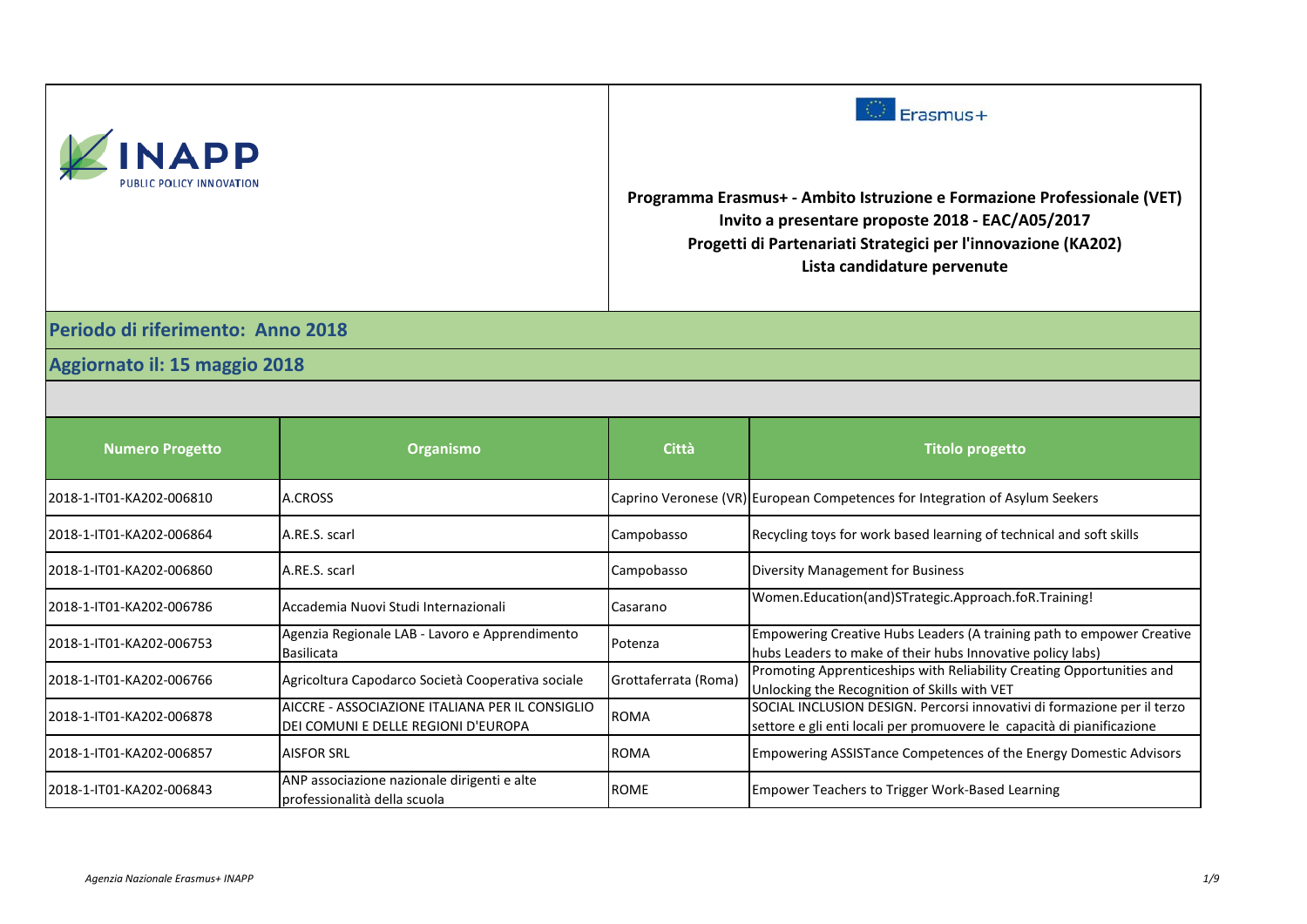| <b>Numero Progetto</b>   | <b>Organismo</b>                                          | <b>Città</b>         | <b>Titolo progetto</b>                                                                                                                    |
|--------------------------|-----------------------------------------------------------|----------------------|-------------------------------------------------------------------------------------------------------------------------------------------|
| 2018-1-IT01-KA202-006769 | ANZIANI E NON SOLO SOCIETA COOPERATIVA<br>SOCIALE         | <b>CARPI MO</b>      | Tenderness for Life                                                                                                                       |
| 2018-1-IT01-KA202-006876 | Apro Formazione S.c.a.r.l.                                | Alba                 | #iLearn Mobility and Training for Apprentices                                                                                             |
| 2018-1-IT01-KA202-006861 | ARIS FORMAZIONE E RICERCA SOCIETA COOPERATIVA PERUGIA     |                      | Welfare Service Design Key Competences                                                                                                    |
| 2018-1-IT01-KA202-006785 | ASESI                                                     | Lecce                | Skill-Lab: Soft Skill for Entrepreneurship                                                                                                |
| 2018-1-IT01-KA202-006764 | Assindustria Consulting srl                               | Pesaro               | Hi-Mind High Tech Leadership for SMEs and Start-ups                                                                                       |
| 2018-1-IT01-KA202-006852 | Associazione CNOS-FAP Regione Piemonte                    | Torino               | STEP - UP Supporting Tutor's Educational and Professional Upgrade                                                                         |
| 2018-1-IT01-KA202-006836 | Associazione di promozione sociale FO.RI.S                | <b>Brindisi</b>      | I-TRACE, Immersive TRAining for aerospaCE                                                                                                 |
| 2018-1-IT01-KA202-006901 | Associazione Foresta Modello Montagne Fiorentine          | Londa (FI)           | FOREST CULTURAL SUSTAINABLE QUALITY SYSTEM: sustainable tourism in<br>european forest areas, developing and implementing an international |
| 2018-1-IT01-KA202-006830 | Associazione People Help the People                       | PALERMO              | Train the Trainers                                                                                                                        |
| 2018-1-IT01-KA202-006776 | Associazione Politea                                      | Palermo              | Esperienze in azione 2                                                                                                                    |
| 2018-1-IT01-KA202-006800 | <b>ASSOCIAZIONE SPAZIO DONNA ONLUS</b>                    | <b>CASERTA</b>       | Femicide Emergency on European Level                                                                                                      |
| 2018-1-IT01-KA202-006763 | Auser Regionale Umbria                                    | Perugia              | Dementia: Respect and Respite                                                                                                             |
| 2018-1-IT01-KA202-006726 | Azienda servizi formazione in Europa                      | Verona               | "Track new roads for yourself" - APL & WBL to improve employability and<br>work inclusion                                                 |
| 2018-1-IT01-KA202-006824 | AZIENDA UNITA SANITARIA LOCALE DI REGGIO<br><b>EMILIA</b> | <b>REGGIO EMILIA</b> | Messa a punto di pacchetti formativi per implementare l'equità nei servizi<br>di assistenza sanitaria                                     |
| 2018-1-IT01-KA202-006738 | <b>B&amp;P Consulting srl</b>                             | Torino               | REsilience through Active Competences and Training                                                                                        |
| 2018-1-IT01-KA202-006879 | C.I.O.F.S. FORMAZIONE PROFESSIONALE                       | Roma                 | Supporting DUAL system impact on youths' transitions through<br>Professional Resources and tools for Orientation                          |
| 2018-1-IT01-KA202-006759 | Cacao - Libera Università di Alcatraz                     | Gubbio (PG)          | Enhancing Entrepreneurial Creativity in Europe: Guides and tools                                                                          |
| 2018-1-IT01-KA202-006732 | CAMERA DI COMMERCIO I.A.A. DI TERNI                       | TERNI                | Entrepreneurial and Managerial Training for workers to boost Workers<br><b>Buyout</b>                                                     |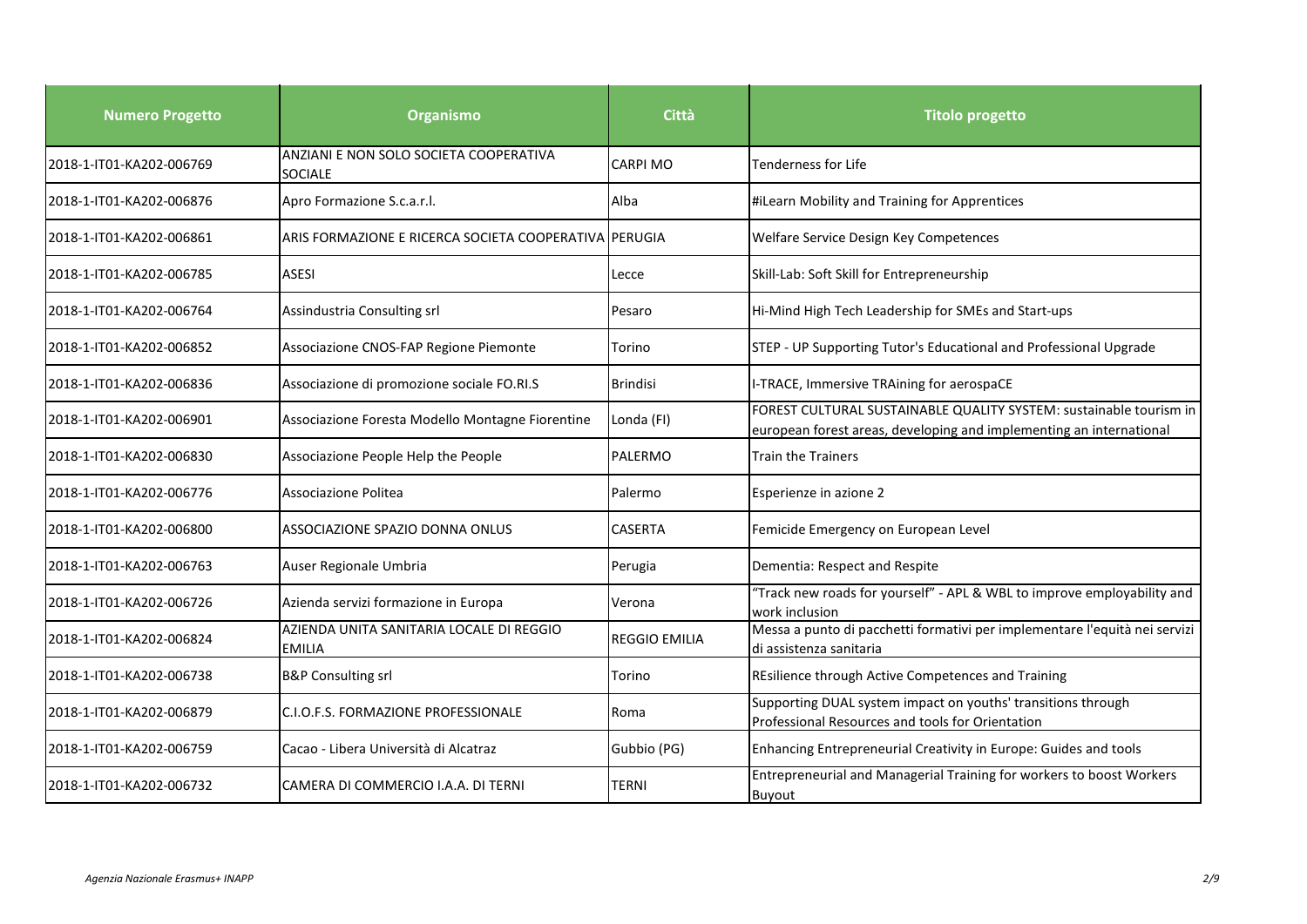| <b>Numero Progetto</b>   | <b>Organismo</b>                                                                      | Città                | <b>Titolo progetto</b>                                                                                                    |
|--------------------------|---------------------------------------------------------------------------------------|----------------------|---------------------------------------------------------------------------------------------------------------------------|
| 2018-1-IT01-KA202-006870 | CEDIT- CENTRO DIFFUSIONE IMPRENDITORIALE<br>DELLA TOSCANA SCARL                       | <b>FIRENZE</b>       | <b>Smart Heritage</b>                                                                                                     |
| 2018-1-IT01-KA202-006741 | CENTOFORM S.R.L.                                                                      | <b>CENTO</b>         | <b>START UP BIO</b>                                                                                                       |
| 2018-1-IT01-KA202-006873 | CENTRO EDILE A. PALLADIO                                                              | <b>VICENZA</b>       | <b>Innovation in Construction Sites</b>                                                                                   |
| 2018-1-IT01-KA202-006869 | Centro Formativo Provinciale G. Zanardelli                                            | <b>Brescia</b>       | AU.REA. CAR 4.0 La realtà aumentata nel settore dell'automotive                                                           |
| 2018-1-IT01-KA202-006880 | CENTRO INTERNAZIONALE PER LA PROMOZIONE<br>DELL'EDUCAZIONE E LO SVILUPPO ASSOCIAZIONE | PALERMO              | Training for the Management of Clean and Safe Drinking Water                                                              |
| 2018-1-IT01-KA202-006724 | Centro Servizi Formazione                                                             | Pavia                | It is up to us! (Fighting against Early school leaving -ESL)                                                              |
| 2018-1-IT01-KA202-006743 | CENTRO STUDI ANALISI DI PSICOLOGIA E SOCIOLOGIA<br>APPLICATE                          | <b>BOLOGNA</b>       | Young Women in Business                                                                                                   |
| 2018-1-IT01-KA202-006868 | Centro Studio e Lavoro "La Cremeria" srl                                              | Cavriago             | RespOnSE - Resilience Officer for Social Emergencies                                                                      |
| 2018-1-IT01-KA202-006889 | ICENTRO TESSILE COTONIERO E ABBIGLIAMENTO SPA                                         | <b>BUSTO ARSIZIO</b> | Innovative e-learning tool for professionals of Green Public Procurement<br>for Clothes and Habitat Sectors               |
| 2018-1-IT01-KA202-006814 | CENTRO UNIVERSITARIO EUROPEO PER I BENI<br><b>CULTURALI ONLUS</b>                     | <b>RAVELLO</b>       | ArtExperience Co-design Methodology                                                                                       |
| 2018-1-IT01-KA202-006892 | CENTRO UNIVERSITARIO SPORTIVO - CUSPADOVA -<br>ASSOCIAZIONE SPORTIVA DILETTANTISTICA  | <b>PADOVA</b>        | Enhancing Sport Profiles Skills for new tourist Routes                                                                    |
| 2018-1-IT01-KA202-006804 | CeSAR, Centro per lo Sviluppo Agricolo e Rurale                                       | perugia              | TEaching ENtrepreneurship for new FARMers                                                                                 |
| 2018-1-IT01-KA202-006832 | CIS - CREARE INNOVAZIONE SOCIALE                                                      | Perugia              | PRISM - Promoting WBL for building European inteRventIon modelS for<br>the integration of people with Mental disabilities |
| 2018-1-IT01-KA202-006835 | CIS SCUOLA PER LA GESTIONE D'IMPRESA SOCIETA<br>CONSORTILE A RESPONSABILITA LIMITATA  | <b>REGGIO EMILIA</b> | Strategic Alliance of Training and Enterprise Netwok                                                                      |
| 2018-1-IT01-KA202-006872 | cises srl                                                                             | Padova               | Peer support in work-related stress prevention                                                                            |
| 2018-1-IT01-KA202-006736 | Cisita Parma scarl                                                                    | Parma                | Teaching & Learning (Worked Based) in a smart agrifood sector                                                             |
| 2018-1-IT01-KA202-006793 | Co.meta srl uni personale                                                             | <b>FANO</b>          | WBL ABROAD - Strengthening VET professionals for promoting Work<br><b>Based Learning mobility practices</b>               |
| 2018-1-IT01-KA202-006801 | COLLEGIO CARLO ALBERTO - CENTRO DI RICERCA E<br><b>ALTA FORMAZIONE</b>                | <b>TORINO</b>        | Scholar-Shepherd - A European training path for shepherds in mountain<br>areas                                            |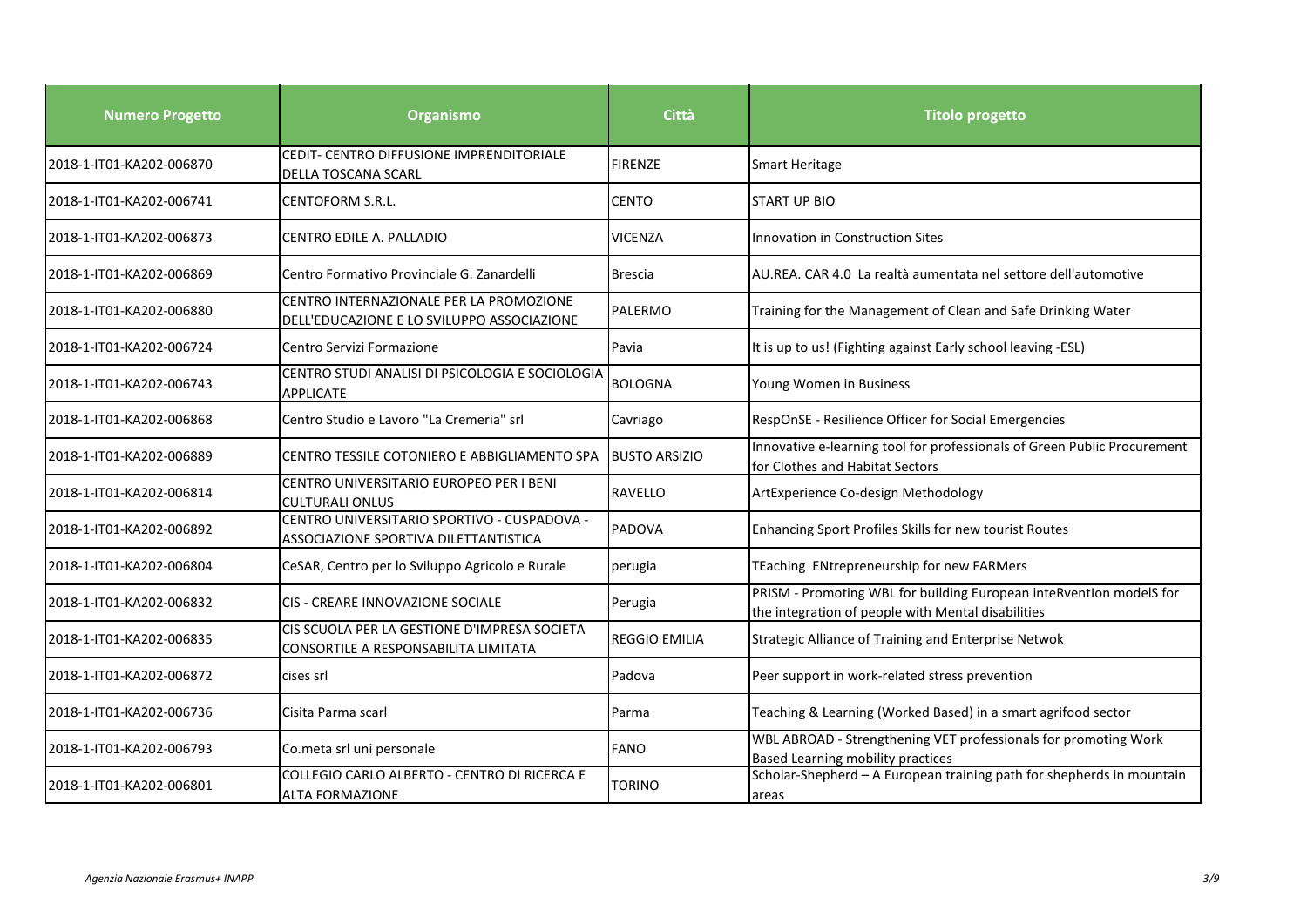| <b>Numero Progetto</b>   | <b>Organismo</b>                                                                                 | <b>Città</b>       | <b>Titolo progetto</b>                                                                                                                               |
|--------------------------|--------------------------------------------------------------------------------------------------|--------------------|------------------------------------------------------------------------------------------------------------------------------------------------------|
| 2018-1-IT01-KA202-006856 | COMETA FORMAZIONE SOCIETA COOPERATIVA<br><b>SOCIALE</b>                                          | COMO               | Empowerment & Upskilling of Tutors and Counsellors for high quality<br>School-Job Integration                                                        |
| 2018-1-IT01-KA202-006819 | Comune di Fossacesia                                                                             | Fossacesia         | <b>Digital Tourism</b>                                                                                                                               |
| 2018-1-IT01-KA202-006813 | Comune di Paglieta                                                                               | Paglieta           | Savvy Rural Area                                                                                                                                     |
| 2018-1-IT01-KA202-006891 | Comune di Tusa                                                                                   | Tusa               | RESTAT - REcognizing Skills to Transform Accessible Tourism                                                                                          |
| 2018-1-IT01-KA202-006812 | Comune Lanciano                                                                                  | Lanciano           | <b>HERITAGE A SMART SOLUTION</b>                                                                                                                     |
| 2018-1-IT01-KA202-006746 | Confartigianato Imprese Chieti - L'Aquila                                                        | <b>CHIETI</b>      | FUTURE ARTISAN WORK-BASED ENTREPRISE                                                                                                                 |
| 2018-1-IT01-KA202-006733 | Confederazione Italiana Agricoltori di Padova                                                    | PADOVA             | SMART FARMING INNOVATION BROKERS: FOSTERING THE DIGITAL<br>INNOVATION HUBS APPROACH TO INCREASE MODERN FARMING                                       |
| 2018-1-IT01-KA202-006797 | CONFEDERAZIONE ITALIANA AGRICOLTORI<br>REGIONALE UMBRIA                                          | PERUGIA            | Social Farm Activities for Rural Management Services                                                                                                 |
| 2018-1-IT01-KA202-006765 | CONFORM-CONSULENZA FORMAZIONE E<br>MANAGEMENT SOCIETA CONSORTILE A                               | <b>AVELLINO AV</b> | D.E.L.P.H.I. - Digital and Entrepreneurial Learning Programme for<br>Humanistic Innovation                                                           |
| 2018-1-IT01-KA202-006834 | CONSIGLIO NAZIONALE DELLE RICERCHE                                                               | <b>ROMA</b>        | Beni culturali e naturali: un approccio integrato VET per il turismo<br>sostenibile                                                                  |
| 2018-1-IT01-KA202-006845 | Consorzio Innopolis                                                                              | Rome               | Pratiche innovative nella tutela e nella valorizzazione del patrimonio<br>culturale                                                                  |
| 2018-1-IT01-KA202-006760 | CONSORZIO MATERAHUB INDUSTRIE CULTURALI E<br><b>CREATIVE</b>                                     | <b>MATERA MT</b>   | ProjectTelling - Training EU project manager on building new narratives to<br>disseminate European projects                                          |
| 2018-1-IT01-KA202-006825 | CONSORZIO PER LA FORMAZIONE, L'INNOVAZIONE E<br>LA QUALITA'                                      | PINEROLO (TO)      | SKILLs for sustainable Local Development                                                                                                             |
| 2018-1-IT01-KA202-006770 | Consorziosir-Solidarietà in Rete-Consorzio di<br>Cooperative Sociali-Società Cooperativa Sociale | milano             | Enhancing Disabled-people Greatness and their Employability                                                                                          |
| 2018-1-IT01-KA202-006828 | CONTEC - CONSULENZA TECNICA E SERVIZI DI<br>INGEGNERIA S.R.L.                                    | Verona             | BIM Educational and Qualification Process: a new approach                                                                                            |
| 2018-1-IT01-KA202-006840 | Cooperativa Sociale FOLIAS a r.l. - ONLUS                                                        | Monterotondo       | Professional skills' development for recognition and validation of informal<br>and non-formal competences learning of migrants and refugees & labour |
| 2018-1-IT01-KA202-006729 | COSP VERONA                                                                                      | Verona             | Educational and VocAtionaL gUidAnce for sTudEnts                                                                                                     |
| 2018-1-IT01-KA202-006893 | COWORKING E NETWORKING SICILIA APS                                                               | PALERMO            | <b>Rural Innovative Stustainable Tourism for VET</b>                                                                                                 |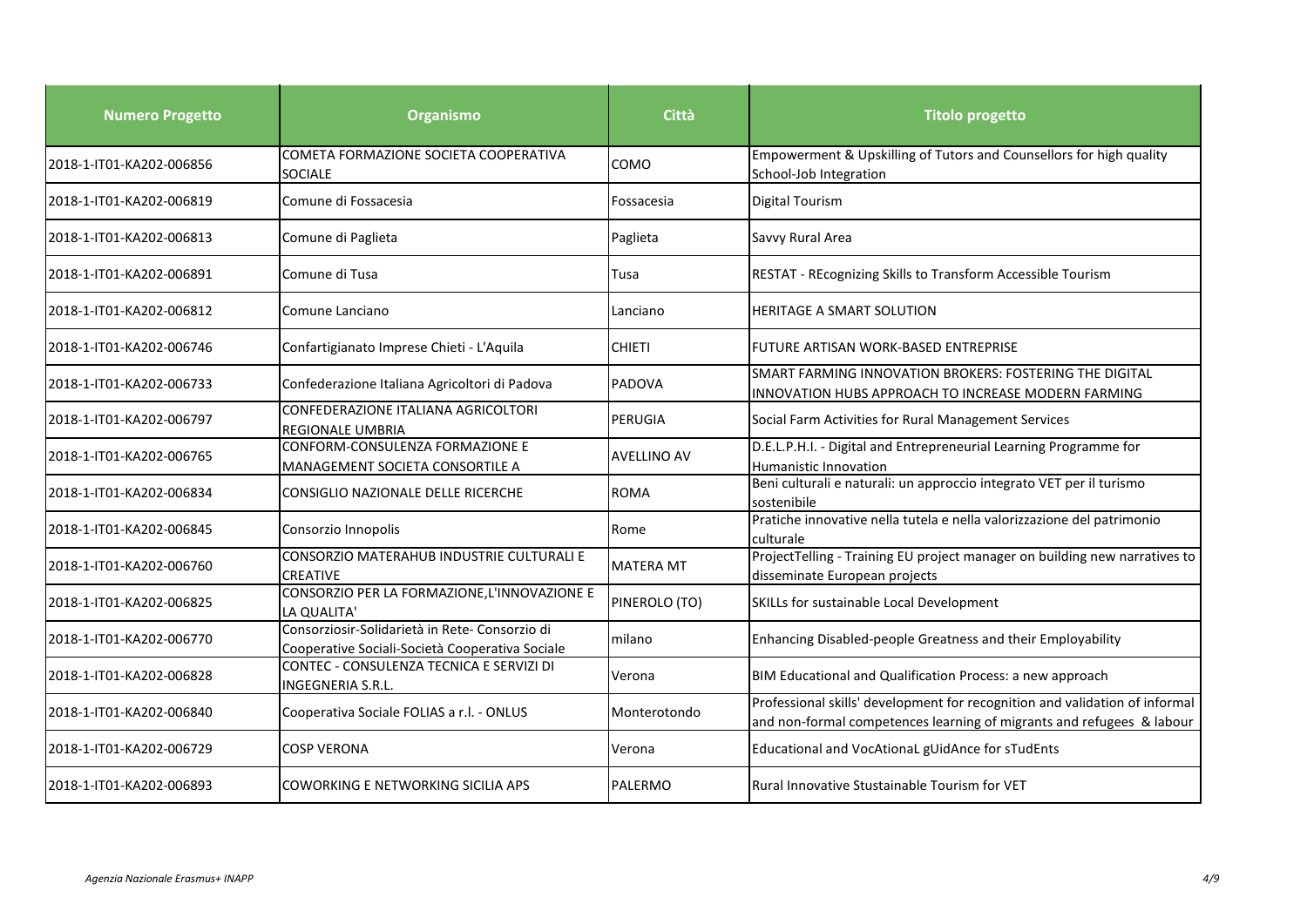| <b>Numero Progetto</b>   | Organismo                                                                                   | <b>Città</b>      | <b>Titolo progetto</b>                                                                                                                 |
|--------------------------|---------------------------------------------------------------------------------------------|-------------------|----------------------------------------------------------------------------------------------------------------------------------------|
| 2018-1-IT01-KA202-006791 | Diciannove Società Cooperativa                                                              | Genova            | Mobile TAXI to Key Competences                                                                                                         |
| 2018-1-IT01-KA202-006756 | <b>DINAMICA SCRL</b>                                                                        | <b>Bologna</b>    | Promoting empowerment of VET system through sustainable<br>entrepreneurial initiatives in quality pig breeding                         |
| 2018-1-IT01-KA202-006734 | DISTRETTO INTERNI E DESIGN D.I.D                                                            | <b>POGGIBONSI</b> | Furniture sector Avant-garde Creativity and Entrepreneurship Training                                                                  |
| 2018-1-IT01-KA202-006806 | E.N.F.A.P. MARCHE                                                                           | Ancona            | European Roadmap for Apprenticeship Effectiveness and Quality<br>Governance                                                            |
| 2018-1-IT01-KA202-006846 | ECIPA UMBRIA SCARL                                                                          | PERUGIA           | SOCIAL VET FOR HUMAN CARE - Il valore sociale della formazione<br>professionale al servizio del benessere dell'uomo. Un nuovo percorso |
| 2018-1-IT01-KA202-006899 | ECOLE - ENTI CONFINDUSTRIALI LOMBARDI PER<br>L'EDUCATION - SOCIETA' CONSORTILE A R.L.       | <b>MILANO</b>     | LEARN.TECH - Innovative and Inclusive Technology Knowledge for<br><b>Engineering Sectors</b>                                           |
| 2018-1-IT01-KA202-006754 | ENAC ENTE NAZIONALE CANOSSIANO                                                              | <b>VERONA</b>     | <b>ESW - Early School Workers</b>                                                                                                      |
| 2018-1-IT01-KA202-006749 | ENTE PARCO NAZIONALE DEL GRAN SASSO E MONTI<br><b>DELLA LAGA</b>                            | L'AQUILA          | Industrial tourism training solutions as innovative approach to VET                                                                    |
| 2018-1-IT01-KA202-006820 | <b>Essenia UETP - University and Enterprise Training</b><br>Partnership s.r.l.              | Salerno           | "Training In entrePreneurial Skills for Vocational Education Teachers in<br>Tourism"                                                   |
| 2018-1-IT01-KA202-006831 | ETN School s.r.l.                                                                           | Potenza           | Promoting training tutor for VET mobility                                                                                              |
| 2018-1-IT01-KA202-006817 | Euroform RFS                                                                                | Rende             | Innovative Validation of Acquired Experience Methodology for Immigrants<br>supported by Artificial Intelligence                        |
| 2018-1-IT01-KA202-006827 | European Grants International Academy S.R.L.                                                | Foligno           | AUgmented and virtual Reality design for territorial Attractiveness                                                                    |
| 2018-1-IT01-KA202-006783 | <b>EURORA S.A.S.</b>                                                                        | Rende             | Design thinking approach - defining the problem and finding the solution:<br>a training course for SMEs                                |
| 2018-1-IT01-KA202-006888 | ExFor, Experience&Formation                                                                 | <b>CAGLIARI</b>   | I Became an Inclusive Trainer                                                                                                          |
| 2018-1-IT01-KA202-006789 | FEDERALIMENTARE SERVIZI SRL                                                                 | <b>ROMA</b>       | Intuitive e-learning smartphone App for food hygiene training                                                                          |
| 2018-1-IT01-KA202-006811 | FEDERAZIONE ITALIANA DELLE INDUSTRIE DEL LEGNO<br>DEL SUGHERO DEL MOBILEE DELL' ARREDAMENTO | <b>MILANO</b>     | Dual Learning for Improving Digital Skills of Young Woodworkers                                                                        |
| 2018-1-IT01-KA202-006735 | FONDAZIONE BRUNO KESSLER                                                                    | <b>TRENTO</b>     | Training Blueprint for the Digital Transformation of Health and Care                                                                   |
| 2018-1-IT01-KA202-006809 | Fondazione Centro Professionale Europeo Leonardo                                            | Cagliari          | AWARD - Autistic World A Real Dimension                                                                                                |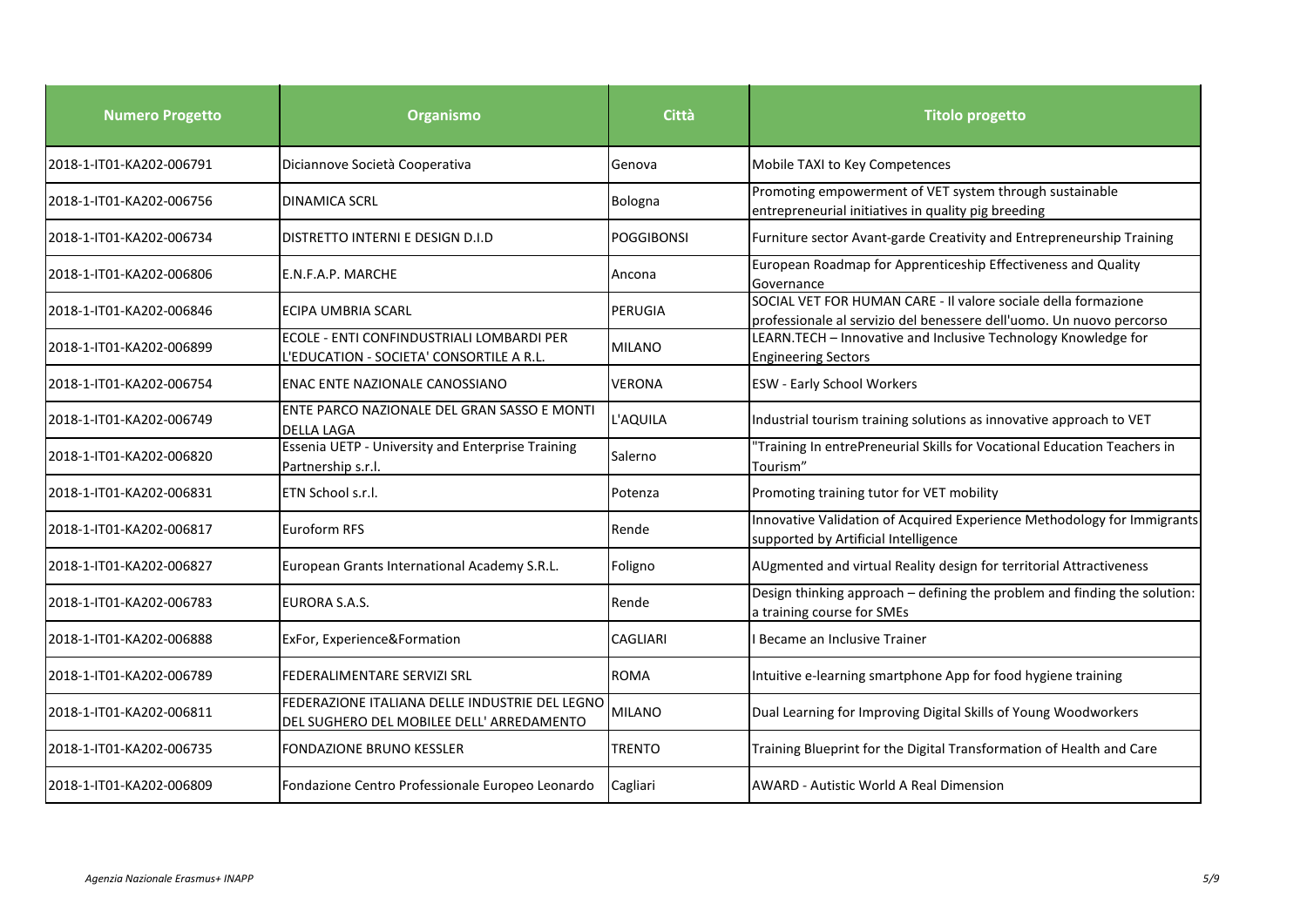| <b>Numero Progetto</b>   | <b>Organismo</b>                                                                           | <b>Città</b>                                | <b>Titolo progetto</b>                                                                                                                        |
|--------------------------|--------------------------------------------------------------------------------------------|---------------------------------------------|-----------------------------------------------------------------------------------------------------------------------------------------------|
| 2018-1-IT01-KA202-006798 | FONDAZIONE HALLGARTEN-FRANCHETTI CENTRO<br>STUDI VILLA MONTESCA                            | <b>CITTA DI CASTELLO</b>                    | Promoting Actions for Training VET students on Cultural Heritage                                                                              |
| 2018-1-IT01-KA202-006865 | FONDAZIONE LEPIDO ROCCO                                                                    | <b>MOTTA DI LIVENZA</b>                     | The Digital Age_Cyber-Bullying between Modernity and Ambivalence                                                                              |
| 2018-1-IT01-KA202-006762 | Fondazione Link Campus University                                                          | Roma                                        | Empower VOcational and career guidance Services. The role of guidance<br>practices and tools in the development of high employment and social |
| 2018-1-IT01-KA202-006773 | FONDAZIONE LOMBARDIA PER L'AMBIENTE                                                        | <b>SEVESO MB</b>                            | "Greening" apprenticeships in the HORECA industry                                                                                             |
| 2018-1-IT01-KA202-006761 | FORMA CAMERA - AZIENDA SPECIALE DELLA CAMERA<br>DI COMMERCIO, INDUSTRIA, ARTIGIANATO E     | <b>ROMA</b>                                 | Energy conservation in manufacturing processes of Industry 4.0                                                                                |
| 2018-1-IT01-KA202-006838 | Formont s.c.a.r.l.                                                                         | Venaria Reale                               | Training and Change: creation of innovative training courses for<br>Intercultural Mediators and for public and private staff                  |
| 2018-1-IT01-KA202-006727 | <b>FUTURA SOC CONS RL</b>                                                                  | <b>SAN GIOVANNI IN</b><br>PERSICETO BOLOGNA | STRATEGIC SKILLS INNOVATION FOR VET PROFESSIONALS AND SOCIAL<br><b>WORKERS DEALING WITH MIGRANTS</b>                                          |
| 2018-1-IT01-KA202-006815 | <b>GARIANO ALESSANDRO</b>                                                                  | MARCELLINARA                                | New VET tools to foster Sharing Economy in Tourism and its labour<br>market                                                                   |
| 2018-1-IT01-KA202-006758 | I.I.S. "F.Brunelleschi/L. Da Vinci"                                                        | Frosinone                                   | (students in the lead) Addressing cultural heritage Challenges Together                                                                       |
| 2018-1-IT01-KA202-006731 | I.Ri.Fo.R. Regionale Toscano ONLUS                                                         | Firenze                                     | Vocational Guidance and Employability for Blind and Partially Sighted<br>People                                                               |
| 2018-1-IT01-KA202-006826 | I.S.R.E. Istituto Superiore Internazionale Salesiano di<br>Ricerca Educativa               | Venezia                                     | SOCIAL AND CIRCULAR ENTREPRENEURSHIP COMPETENCES                                                                                              |
| 2018-1-IT01-KA202-006803 | IAL INNOVAZIONE APPRENDIMENTO LAVORO<br>MARCHE SRL IMPRESA SOCIALE                         | <b>ANCONA</b>                               | DIGIT4EU - Digital skills for EU Industrial Machines Operator in the 4.0<br>Industry                                                          |
| 2018-1-IT01-KA202-006796 | IAL Nazionale- Innovazione Apprendimento Lavoro<br>s.r.l Impresa Sociale                   | Rome                                        | VET NEW DIGITAL SKILLS FOR NEW JOBS                                                                                                           |
| 2018-1-IT01-KA202-006833 | IISS "Don Tonino Bello" Tricase-Alessano                                                   | <b>TRICASE</b>                              | Modern House Evolution Learning                                                                                                               |
| 2018-1-IT01-KA202-006882 | ilmiolavoro srl                                                                            | Campli (TE)                                 | Innovative and Applicative Methods in Work Based Learning                                                                                     |
| 2018-1-IT01-KA202-006774 | Inarch Servizi srl                                                                         | Rome                                        | WEIcome ArChiTecture to support social inclusion of migrants and new<br>communities' development                                              |
| 2018-1-IT01-KA202-006884 | International Institute of Applied Psychology and<br>Human Sciences associazione culturale | <b>Bologna</b>                              | <b>Successful Teaching</b>                                                                                                                    |
| 2018-1-IT01-KA202-006757 | Irecoop Toscana                                                                            | Firenze                                     | ICARUS 4.0: Innovation in Community services and Actions to Relaunch<br>and Uptake Standards through Industry 4.0                             |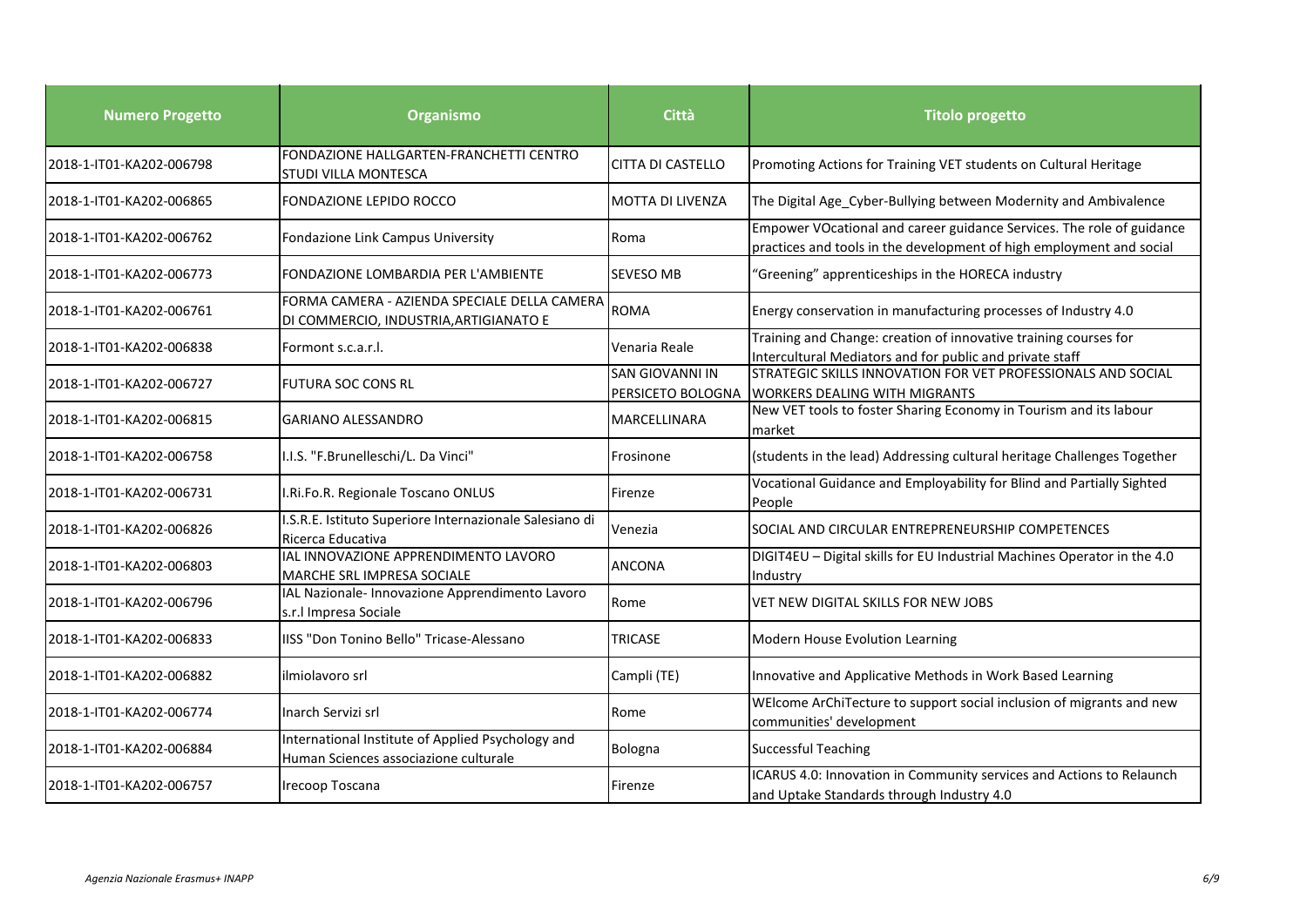| <b>Numero Progetto</b>   | <b>Organismo</b>                                                          | <b>Città</b>                 | <b>Titolo progetto</b>                                                                                                                               |
|--------------------------|---------------------------------------------------------------------------|------------------------------|------------------------------------------------------------------------------------------------------------------------------------------------------|
| 2018-1-IT01-KA202-006848 | ISTITUTI ISTRUZIONE SECONDARIA SUPERIORE G.<br><b>MARCONI</b>             | <b>BARI</b>                  | cooperation between School and compAny to Promote entrepreneurial<br>competencIEs in the studeNT's currIculA.                                        |
| 2018-1-IT01-KA202-006875 | ISTITUTO FORMAZIONE OPERATORI AZIENDALI                                   | <b>REGGIO EMILIA</b>         | Fit for 4.0 - Training teachers and trainers to the 4.0 paradigm                                                                                     |
| 2018-1-IT01-KA202-006823 | ISTITUTO STATALE D'ISTRUZIONE SUPERIORE<br>'VINCENZO MORETTI"             | Roseto degli Abruzzi<br>(TE) | L.O.s validation in WBL according ECVET principles                                                                                                   |
| 2018-1-IT01-KA202-006903 | LIBERA UNIVERSITA DI LINGUE E COMUNICAZIONE<br><b>IULM</b>                | <b>MILANO</b>                | BIG DATA: Big-data Innovative Guidelines to Develop cross-sectorial<br>Analysts and Teachers' Abilities. Piloting and validating a new 3rd level     |
| 2018-1-IT01-KA202-006782 | LOMBARDINI SRL                                                            | <b>REGGIO EMILIA</b>         | Seniors' Learning Value                                                                                                                              |
| 2018-1-IT01-KA202-006900 | LUISS LIBERA UNIVERSITA INTERNAZIONALE DEGLI<br>STUDI SOCIALI GUIDO CARLI | <b>ROMA</b>                  | Digitalization and Industry 4.0: Transfer of innovative skills, capabilities,<br>best practices to enhance the workforce in EU countries and develop |
| 2018-1-IT01-KA202-006890 | Med.O.R.O. scarl                                                          | Catania                      | 2B2C: Business Culture in Culture Business                                                                                                           |
| 2018-1-IT01-KA202-006772 | <b>MERIDAUNIA</b>                                                         | <b>BOVINO</b>                | Agri-food Incubators Transforming Regions                                                                                                            |
| 2018-1-IT01-KA202-006822 | <b>MINE VAGANTI NGO</b>                                                   | <b>PERFUGAS</b>              | Social Entrepreneurship Developing European Competences                                                                                              |
| 2018-1-IT01-KA202-006821 | <b>MV INTERNATIONAL</b>                                                   | <b>SASSARI</b>               | Social Media Passport 2020                                                                                                                           |
| 2018-1-IT01-KA202-006902 | <b>NATUR-LAB</b>                                                          | Roma                         | Ready for Future Tourism - New Skills and Mindset for Responsible<br><b>Tourism Managers and Entrepreneurs</b>                                       |
| 2018-1-IT01-KA202-006755 | Nuovo Comitato il Nobel per i Disabili onlus                              | Gubbio (Pg)                  | DARIO! Disabled Artists Reaching Inclusion and Occupability                                                                                          |
| 2018-1-IT01-KA202-006767 | NUOVO VILLAGGIO DEL FANCIULLO CELSO ED ANNA<br><b>FRASCALI</b>            | <b>RAVENNA</b>               | Communities' & Professionals' Shared Understanding in Fighting NPS                                                                                   |
| 2018-1-IT01-KA202-006784 | OPERA SANTA RITA FONDAZIONE (ONLUS)                                       | PRATO                        | IMPAACT: Including Minimally-verbal Persons with ASD through<br><b>Alternative Communication Tools</b>                                               |
| 2018-1-IT01-KA202-006847 | OSSERVATORIO DEI MESTIERI D'ARTE DELLA<br>TOSCANA                         | <b>FIRENZE</b>               | S.T.I.T.C.H.: Sartorial Tailoring Innovations Throughout Couture<br><b>Handicrafts</b>                                                               |
| 2018-1-IT01-KA202-006790 | <b>PANTA RAY S.R.L.</b>                                                   | Milan                        | <b>CONTINUITY: Business Continuity Managers Training Platform</b>                                                                                    |
| 2018-1-IT01-KA202-006781 | Patronato Acli                                                            | Roma                         | Entrepreneurship and Social Innovation for Youth                                                                                                     |
| 2018-1-IT01-KA202-006807 | Pegaso Network della Cooperazione Sociale Toscana<br>Onlus                | Firenze                      | co-education manager                                                                                                                                 |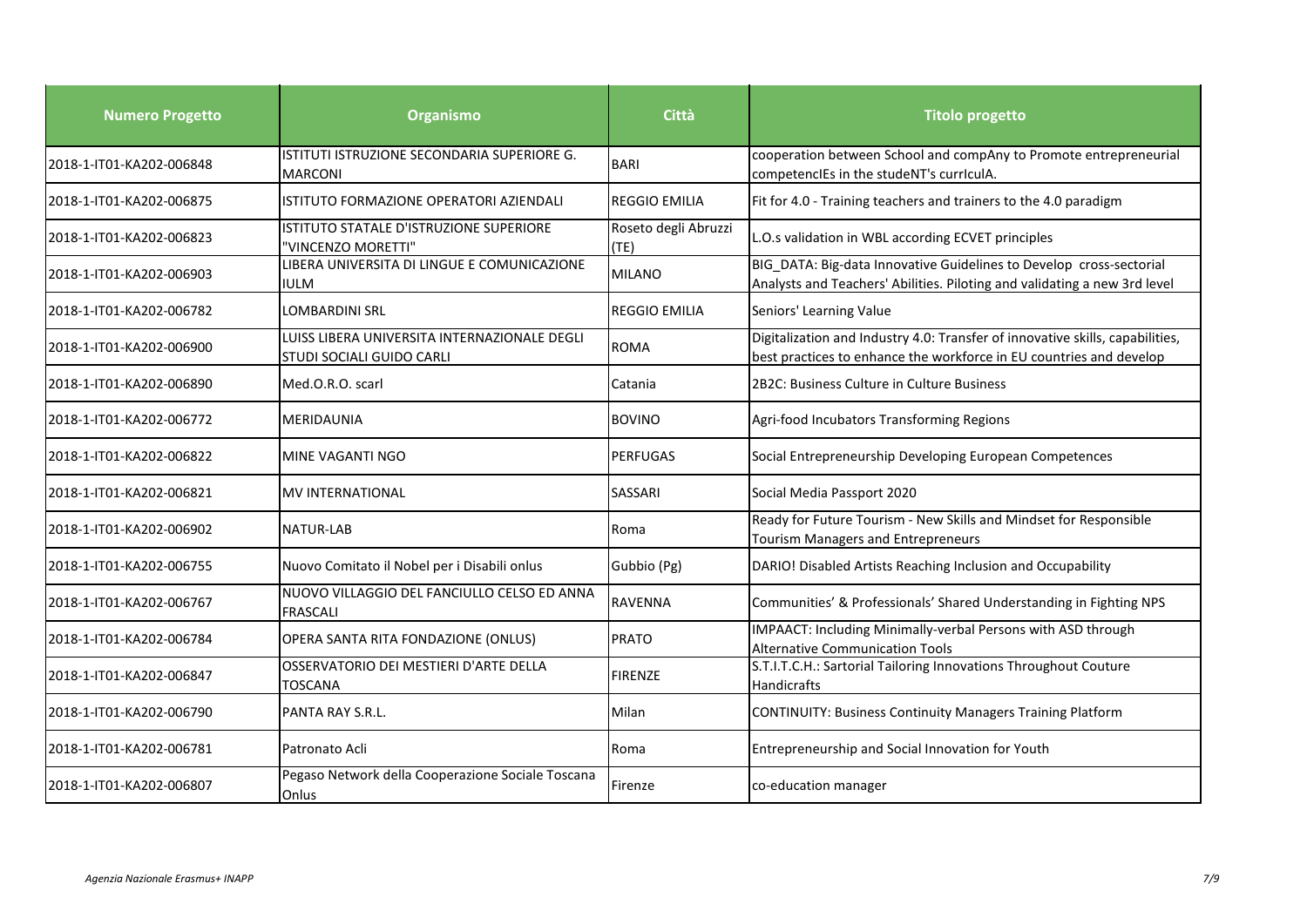| <b>Numero Progetto</b>   | <b>Organismo</b>                                                             | <b>Città</b>     | <b>Titolo progetto</b>                                                                                                         |
|--------------------------|------------------------------------------------------------------------------|------------------|--------------------------------------------------------------------------------------------------------------------------------|
| 2018-1-IT01-KA202-006745 | POLITECNICO DI BARI                                                          | <b>BARI</b>      | <b>REFITTING MACHINE</b>                                                                                                       |
| 2018-1-IT01-KA202-006775 | POLITECNICO DI TORINO                                                        | TORINO           | Laboratori per l'insegnamento e la formazione dell'imprenditore agricolo                                                       |
| 2018-1-IT01-KA202-006750 | PRISM - PROMOZIONE INTERNAZIONALE SICILIA -<br><b>MONDO</b>                  | <b>ENNA EN</b>   | Boosting capacity, competitiveness and quality of Sustainable Tourism<br>destinations in Europe                                |
| 2018-1-IT01-KA202-006794 | <b>PROMIMPRESA SRL</b>                                                       | San Cataldo (CL) | Cultural Linguistic Mediators in the Labour Market                                                                             |
| 2018-1-IT01-KA202-006855 | <b>PROMIMPRESA SRL</b>                                                       | San Cataldo (CL) | <b>LOCES</b>                                                                                                                   |
| 2018-1-IT01-KA202-006887 | SCUOLA CENTRALE FORMAZIONE ASSOCIAZIONE SCF                                  | <b>VENEZIA</b>   | Rethinking Environments to Prevent Bullying among VET learners                                                                 |
| 2018-1-IT01-KA202-006787 | SIA Servizi Integrati Assindustria Abruzzo Srl, in breve:<br>SIA Abruzzo Srl | Chieti           | mobile Application for Peer to Peer guide MethodologY                                                                          |
| 2018-1-IT01-KA202-006853 | Soccorso Clown Societa Cooperativa Sociale ONLUS                             | Carmignano (PO)  | <b>Healthcare Clown</b>                                                                                                        |
| 2018-1-IT01-KA202-006898 | ST Skills Together Srls                                                      | Roma             | Better Recognition of Activities and Vocational Outcomes                                                                       |
| 2018-1-IT01-KA202-006885 | <b>STAM SRL</b>                                                              | <b>GENOVA GE</b> | Risk Assessment of threats against railway critical infrastructures and<br>Cost/benefit analysis of security measures Training |
| 2018-1-IT01-KA202-006844 | studio risorse s.r.l.                                                        | matera           | <b>DIGITAL TEACHING IN VET SYSTEM</b>                                                                                          |
| 2018-1-IT01-KA202-006805 | <b>SYSTEM DYNAMICS ITALIAN CHAPTER</b>                                       | <b>ROMA</b>      | A multi-stakeholder platform for rural entrepreneurship                                                                        |
| 2018-1-IT01-KA202-006779 | SYSTEM DYNAMICS ITALIAN CHAPTER                                              | <b>ROMA</b>      | RADicalisation understanding and Anti-Radicalisation measures<br>assessment                                                    |
| 2018-1-IT01-KA202-006788 | Training 2000 psc                                                            | Mondavio         | Fostering Eco - Innovative Business Model Development in SMEs in<br><b>Hospitality Industry</b>                                |
| 2018-1-IT01-KA202-006739 | UNIVERSITA CA' FOSCARI VENEZIA                                               | <b>VENEZIA</b>   | Reinforce EU economies, reinforcing human capital                                                                              |
| 2018-1-IT01-KA202-006904 | UNIVERSITA DEGLI STUDI DI BRESCIA                                            | <b>BRESCIA</b>   | Alliance for dental education in Europe                                                                                        |
| 2018-1-IT01-KA202-006886 | UNIVERSITA DEGLI STUDI DI PAVIA                                              | <b>PAVIA</b>     | eye tracking teCHnologies for Adaptive and eMotional E-LEarning in<br>surgical educatiON                                       |
| 2018-1-IT01-KA202-006866 | UNIVERSITA DEGLI STUDI DI ROMA LA SAPIENZA                                   | <b>ROMA</b>      | Foreign languages for Refugee and migrant Employability in Europe                                                              |